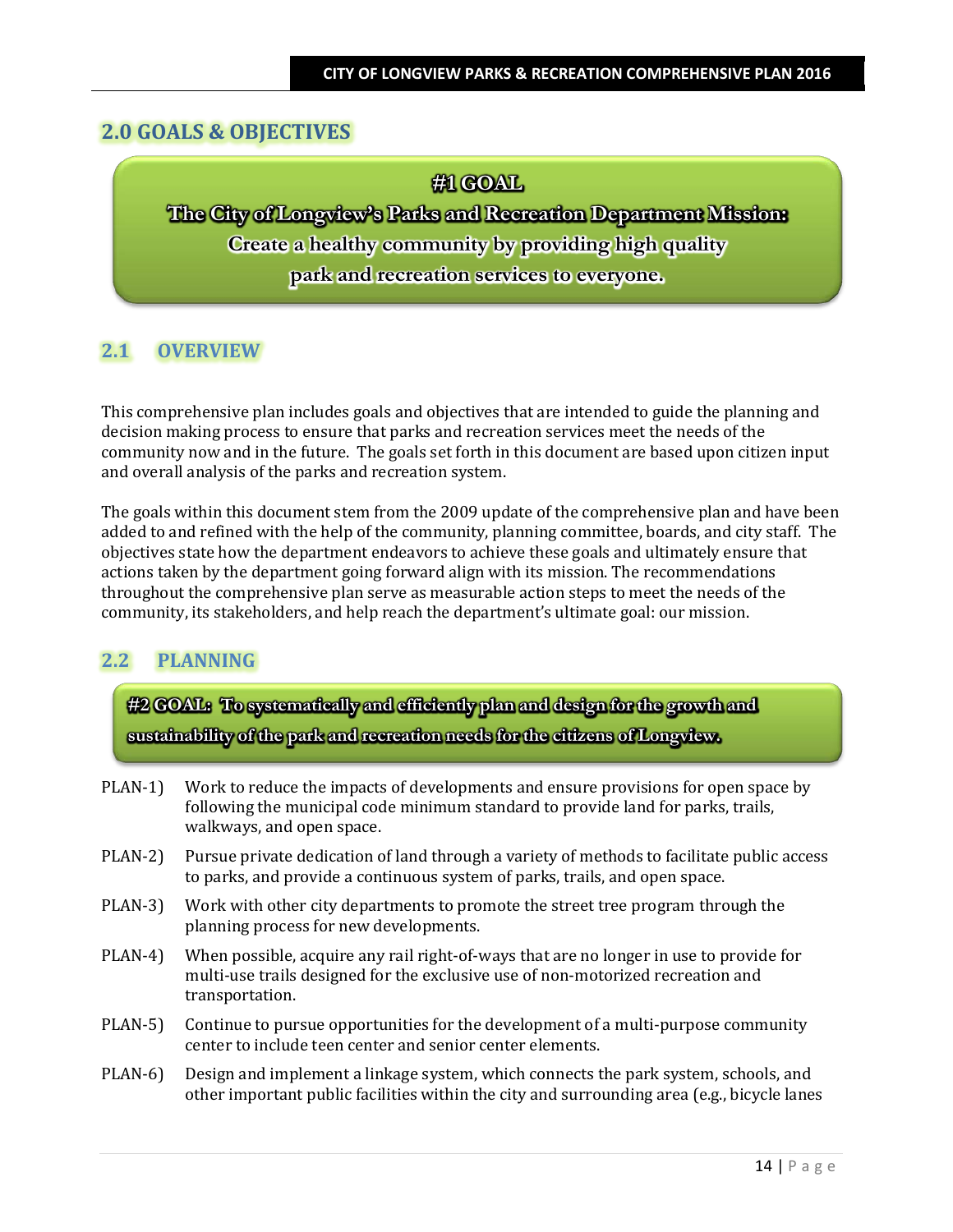and multi-use trails).

- PLAN-7) Focus planning efforts in portions of the city that are experiencing rapid growth or currently lack recreation service and involve citizens.
- PLAN-8) Partner with other governmental agencies, surrounding cities, and private organizations to coordinate park planning and land acquisition to maximize the benefits available from public lands for parks, programs, and recreational activities.

### **2.3 MANAGEMENT & OPERATIONS**

**#3 GOAL: Provide a quality park, recreation, urban forest, open space, and trail system that is efficient to administer and cost effective to maintain and grow.**

- M/OP-1) Provide clear and direct leadership that supports and promotes the department core values and focuses on the department mission.
- M/OP-2) Offer staff training, acquire labor saving equipment, and develop effective strategies to streamline operations.
- M/OP-3) Focus on reducing risk to the public and employees by using multi-faceted strategies that minimize economic and health risks.
- M/OP-4) Invest in preventative maintenance and timely upgrades/replacements to support the lifespan of park amenities and facilities.
- M/OP-5) Encourage staff to seek out alternative funding sources such as federal, state, and local grants as well as sponsorships and partnerships.

#### **2.4 PARKS**

**#4 GOAL: Protect Longview's natural beauty and areas to recreate by sustaining and improve upon the system of parks, trails, amenities, and open space.** 

- PARK-1) Develop a capital improvement plan for parks and facilities that can be funded at a level that allows for a reasonable implementation schedule.
- PARK-2) Inventory and evaluate the current park restroom facilities and then create and implement a restroom replacement schedule.
- PARK-3) Complete a playground equipment replacement program to bring all equipment into compliance with safety and accessibility guidelines.
- PARK-4) Involve the community and Highlands Neighborhood Association to review and update the Archie Anderson Master Plan.
- PARK-5) Develop a multifaceted approach for new synthetic sports fields to meet the higher level of demand of an all-weather use facility and use including grants, private donations, and partnerships for department, public, school district, non-profit, and private use.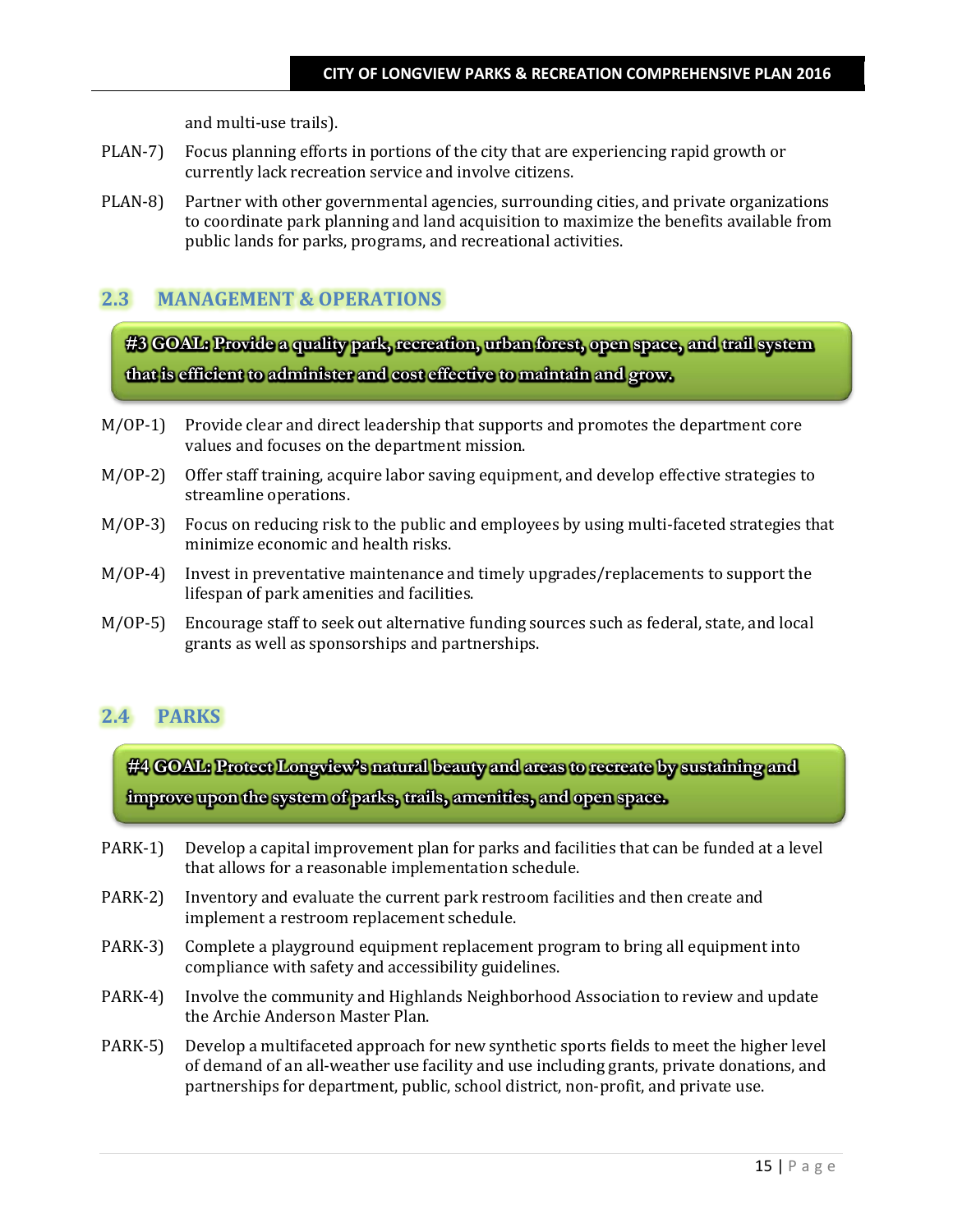PARK-6) Identify and mitigate safety and security issues and maintain existing parks at levels that meet or exceed the public's desire for safety, cleanliness, and usefulness.

# **2.5 OPEN SPACES/CONSERVATION**

**#5 GOAL: Create and conserve Longview's history and character for future generations by providing open space as a balance to the growth of residential and commercial development.** 

- OPEN-1) Conserve existing public lands currently in a natural state through careful planning and cooperative agreements between appropriate government agencies and private enterprise.
- OPEN-2) Use appropriate acquisition methods to protect natural areas which are sensitive to urban development or represent a significant natural and visual asset.
- OPEN-3) Develop a native plant policy designed to ensure the continued viability and diversity of indigenous plant communities in specific park properties, and promote the use of plants naturally adapted to local conditions through identification of native, nuisance, and prohibited plants.
- OPEN-4) Encourage a significant percentage of public open space to be included, where compatible in style and function, as part of clustered residential development and other "Smart Growth" programs.

# **2.6 RECREATION**

**#6 GOAL: Provide high quality recreation programs throughout the community that are fun, educational, accessible, and safe for people of all ages and abilities.**

- REC-1) Be the leader for healthy living in our community by creating physical activity and play opportunities for all.
- REC-2) Pursue and implement the necessary requirements to become and maintain the status of Playful City USA.
- REC-3) Evaluate the needs and effectiveness of programs and activities through surveys and evaluation forms to identify community interests relating to programs, services, and opportunities.
- REC-4) Create a title and secondary sponsorship program to promote partnership with organizations or agencies that align with the department mission to provide large scale community events at a free or reasonable cost to the community.
- REC-5) Develop and implement effective marketing strategies to build awareness of programs, events, facilities and benefits of parks and recreation to the community.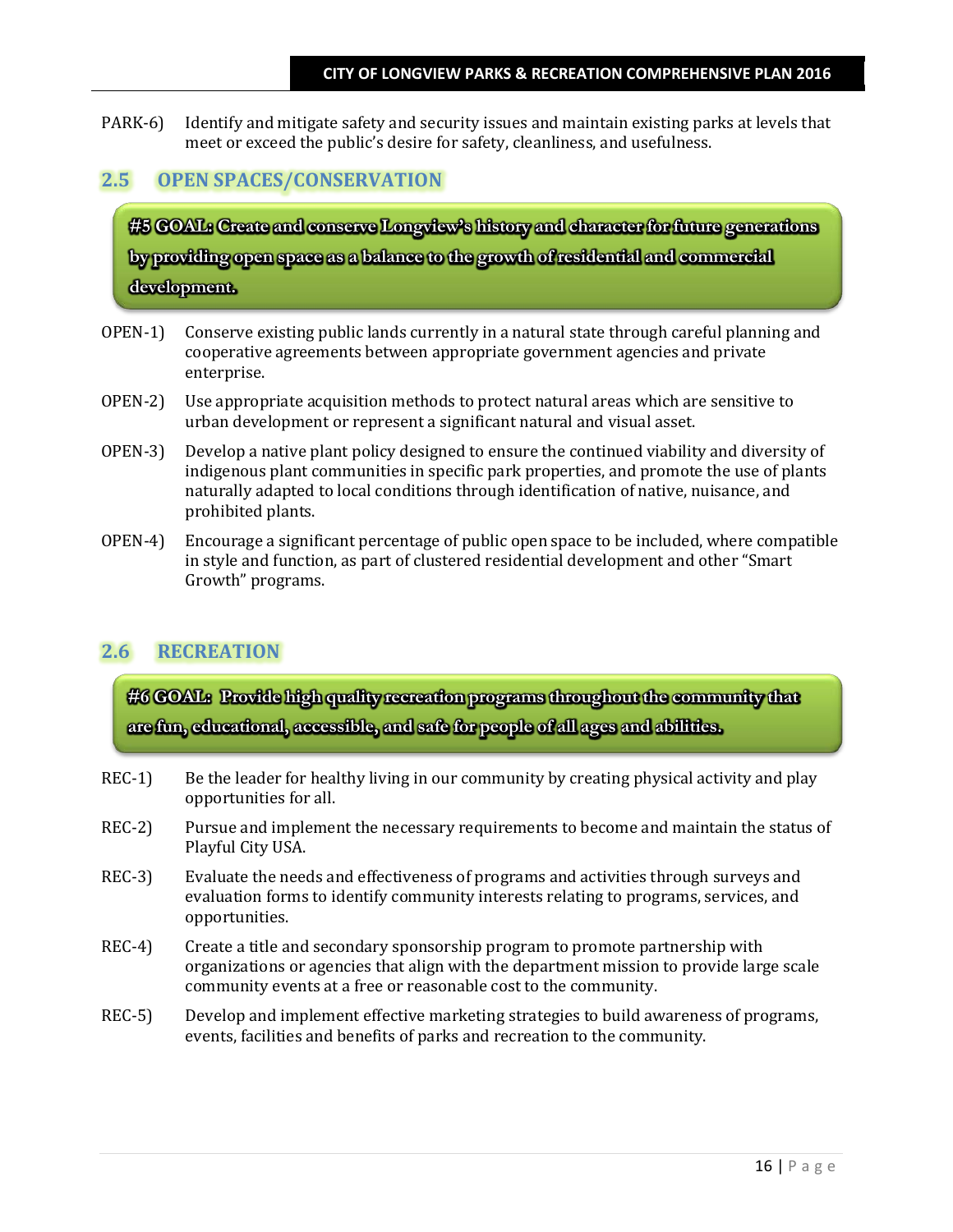# **2.7 GOLF COURSE OPERATIONS**

**#7 GOAL: Offer and expand customer services by improving the current conditions of the course while maintaining a realistic financial management plan that can facilitate long term success.**

- GOLF-1) Manage golf playing surfaces for optimal performance and desired conditions through the maintenance of healthy and functional turf grass and other plantings while maintaining a positive environmental impact.
- GOLF-2) Explore ways to broaden and deepen the involvement of the golfing public, men's and women's clubs, and the Mint Valley Golf Advisory Committee in operational decision making processes where possible.
- GOLF-3) Build upon and implement current Mint Valley Golf Course Marketing Plan to target the demographic gaps in golf participation in surrounding areas.
- GOLF-4) Instruct and offer programs that develop junior golfers from beginner to advanced while cultivating the social, physical, emotional, and mental development to aide in creating lifelong golfers.
- GOLF-5) Develop a plan for long-term fee structures by reviewing comparable golf course fees to ensure the course stays competitive within the market.
- GOLF-6) Complete a facility infrastructure inventory to evaluate and identify capital improvement projects and set a priority list for projects to be upgraded and replaced.

# **2.8 URBAN FOREST**

**#8 GOAL: Manage the urban forest as an asset that is valued and recognized for its positive, social, environmental, economic, and public health impacts to the community.**

- UF-1) Promote the street tree program through the planning process for new developments, and ensure the safety and well-being of existing tree inventory during construction projects.
- UF-2) Develop and implement the City of Longview Urban Forest Management Plan to protect trees and preserve their role in defining the city's character.
- UF-3) Complete a health assessment of all mature city-owned trees and a policy for evaluation, maintenance, and replacement.
- UF-4) Continue practices that insure ongoing Tree City USA designation is obtained annually.
- UF-5) Develop an integrated pest management plan to manage pests that are harmful to the health, function, and aesthetic value of park landscapes and other city properties.
- UF-6) Incorporate urban forestry practices into the City's Storm Water Management Plan.
- UF-7) Establish a comprehensive tree emergency response and proactive risk management plan.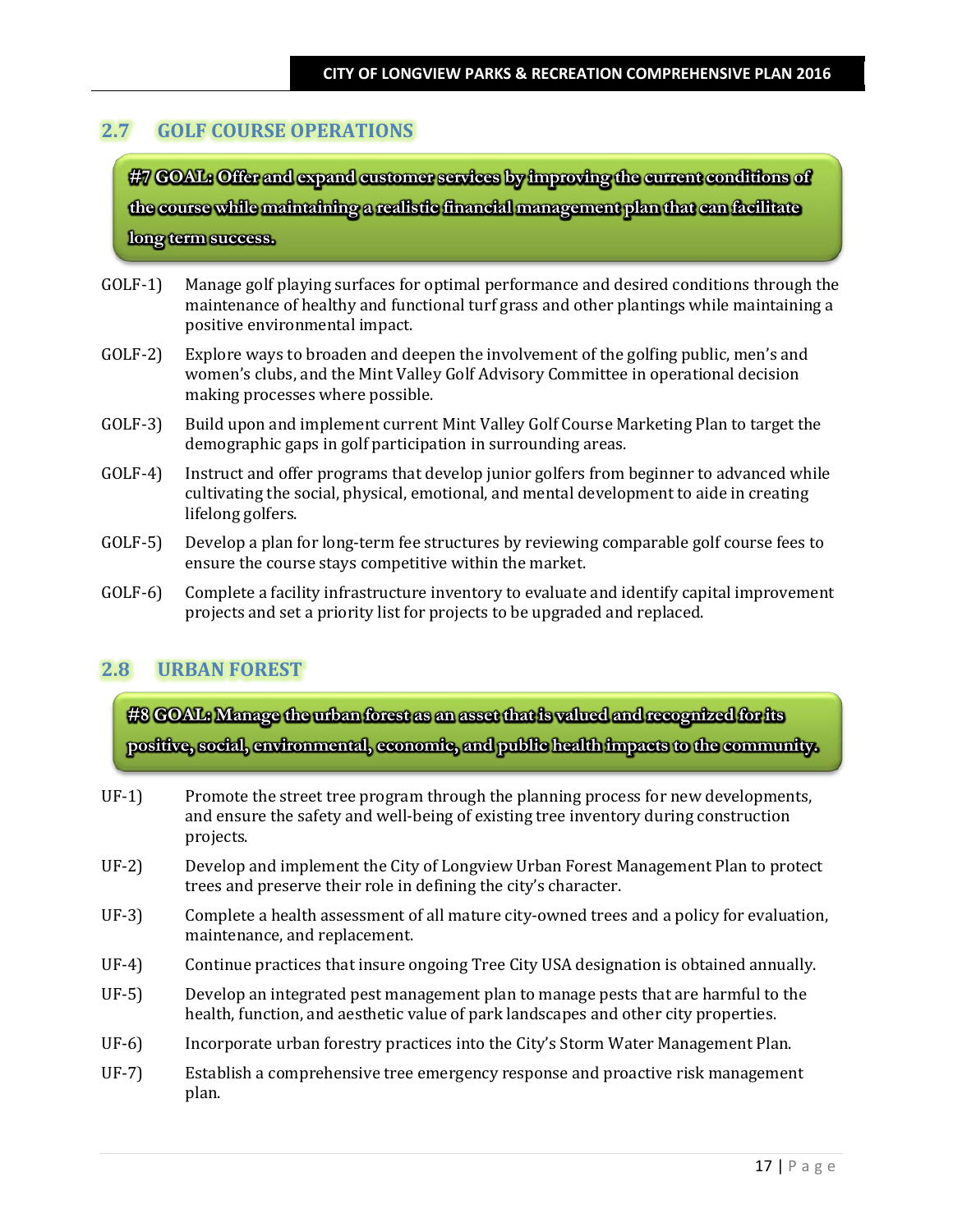- UF-8) Engage residents, public agencies, and the private sector in caring for the urban forest and deepening the community's connection to nature.
- UF-9) Update Tree Planting Policy to provide public with Urban Forest policies and procedures that include residential and park open planting sites.

### **2.9 TRAILS**

**#9 GOAL: Create convenient, safe, and pleasant non-motorized trail network that provides for active recreation as well as links parks, schools, and community destination throughout the city.**

- TR-1) Develop a trail network that provides for both recreation and transportation opportunities that include on and off street routes making travel fun, safe, and enjoyable.
- TR-2) Incorporate a variety of trails into the network that include those designated as multiuse, interpretive, hiking or pedestrian only, ADA accessible, equestrian, and bicycle trails.
- TR-3) Improve pedestrian and bicycle route options throughout the city as an active mode of transportation by constructing new trails as a linkage between parks and giving access to other public destinations.
- TR-4) Partner with surrounding cities and private land owners to provide opportunities for creating a connected community feel and allowing for longer distance trails.

# **2.10 PUBLIC ART**

**#10 GOAL: Provide public art to enhance city infrastructure, create engaging space, strengthen community pride, commemorate history, and provide educational opportunities.**

- ART-1) Encourage support of public art through donations, purchases, and partnerships with the arts and business communities.
- ART-2) Promote active participation and attendance of art events by community residents.
- ART-3) Continue to actively partner with the Visual Arts Commission and the Longview Outdoor Gallery to provide high quality art in appropriate locations.
- ART-4) Support the arts by encouraging the display of public art in city parks, public spaces, and within city buildings to help commit to an aesthetically pleasing physical environment.
- ART-5) Actively seek out and engage with groups to aid in the support of upkeep and maintenance of public art.